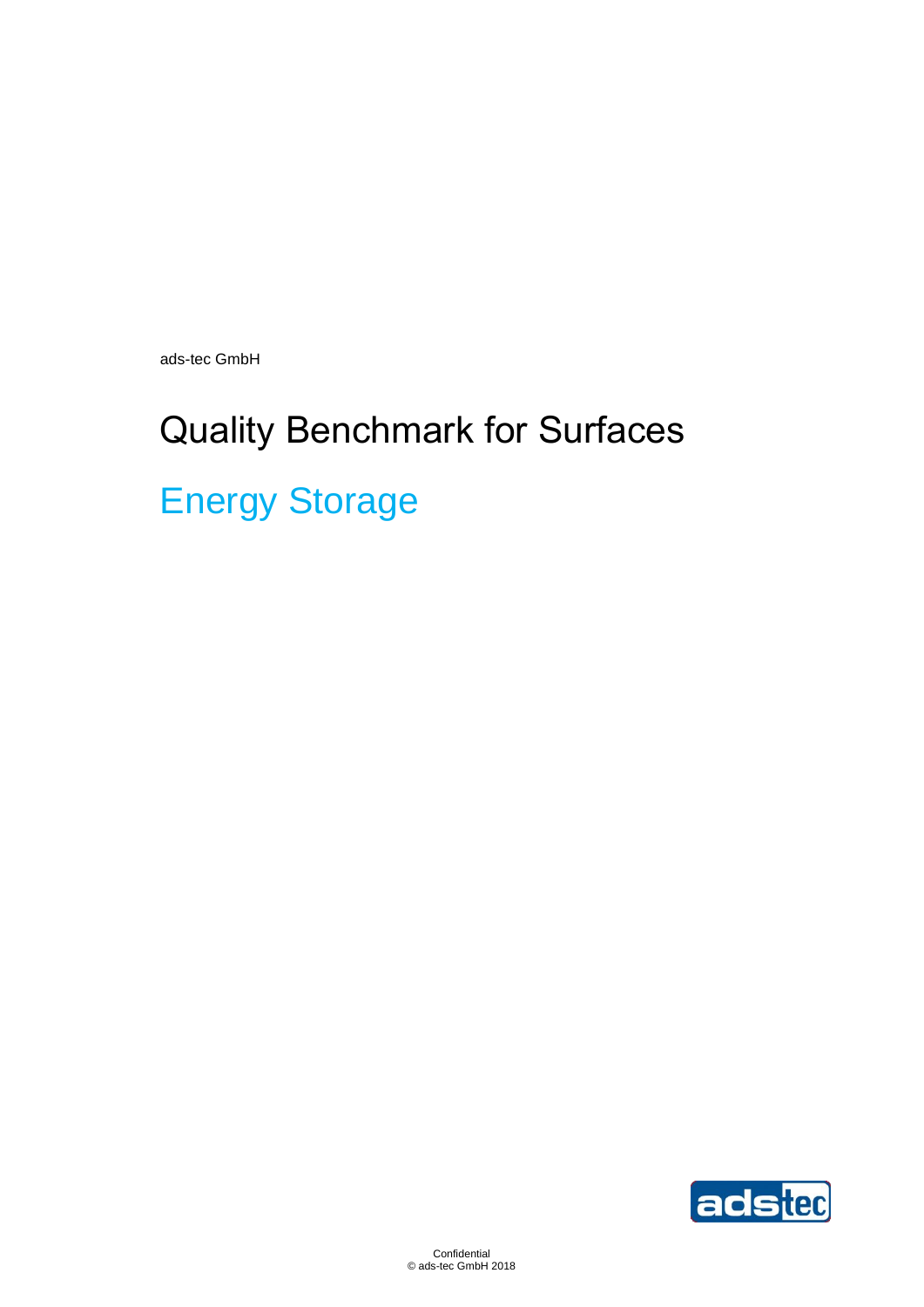#### **Table of Contents**

| $\mathbf 1$           |  |
|-----------------------|--|
| $\mathcal{P}$         |  |
| 2.1<br>2.2            |  |
| 2.3                   |  |
| 2.4<br>3              |  |
| 3.1                   |  |
| 3.2                   |  |
| 3.3<br>$\overline{4}$ |  |
|                       |  |

| Version | Date       | Prepared by | Changes              |
|---------|------------|-------------|----------------------|
|         | 15.06.2018 | DdKv        | Draft / introduction |
|         |            |             |                      |
|         |            |             |                      |
|         |            |             |                      |
|         |            |             |                      |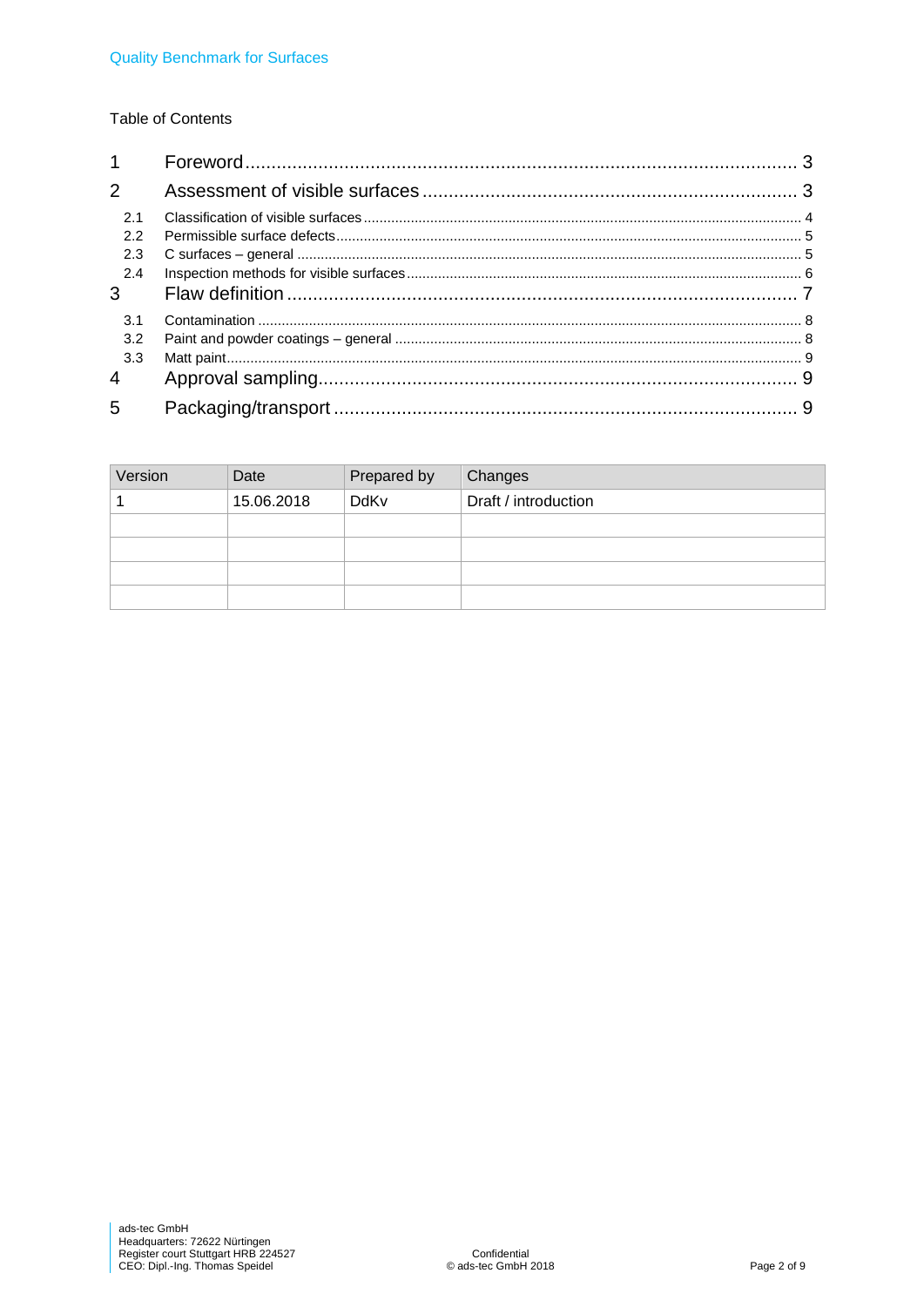# <span id="page-2-0"></span>1 Foreword

The primary goal of ads-tec GmbH is to process and deal with incoming complaints to the complete satisfaction of the business partner concerned.

ads-tec GmbH shall reserve the right to change this quality specification in response to emerging requirements.

The purpose of these inspection instructions is to define appearance requirements and quality criteria for visible surfaces.

The scope of application of these quality directives shall extend to visible external coated metallic surfaces.

In order to guarantee a consistently high standard for the Energy Storage products, ads-tec GmbH complies with the following specifications for its product range.

## <span id="page-2-1"></span>2 Assessment of visible surfaces

The classification of surfaces must be clearly defined by a drawing or another implementation provision from ads-tec GmbH.

If necessary, standardised or otherwise defined structure details and colour must be specified in the drawing, e.g. *RAL 7035 fine textured, matt.*

If more than one finish layer or coating is applied, all must be listed if they are not part of a standard process. Any deviations from these details and specifications must be agreed upon.

The gloss level of surfaces is specified by ADS-TEC where necessary; a permissible gloss range is additionally defined.

If coating thickness restrictions need to be put in place in order to ensure proper functioning in certain zones (e.g. contact points), then these zones must be identified in the drawing and the limit values specified.

If information is missing, the supplier must request the surface classification.

| <b>Property</b>                      | <b>Meaning</b>                                 |
|--------------------------------------|------------------------------------------------|
|                                      |                                                |
| Paint-free                           | No paint residue / no spray mist               |
| Paint allowed                        | Paint residue allowed, closed surface OK       |
| Spray mist allowed                   | Paint residue allowed, not a closed surface    |
| Free of coating / finish layer       | No coating or finish layer residue allowed     |
| Not coated / no finish layer applied | Partial coating / finish layer residue allowed |

The areas must be marked in the drawing and labelled as above.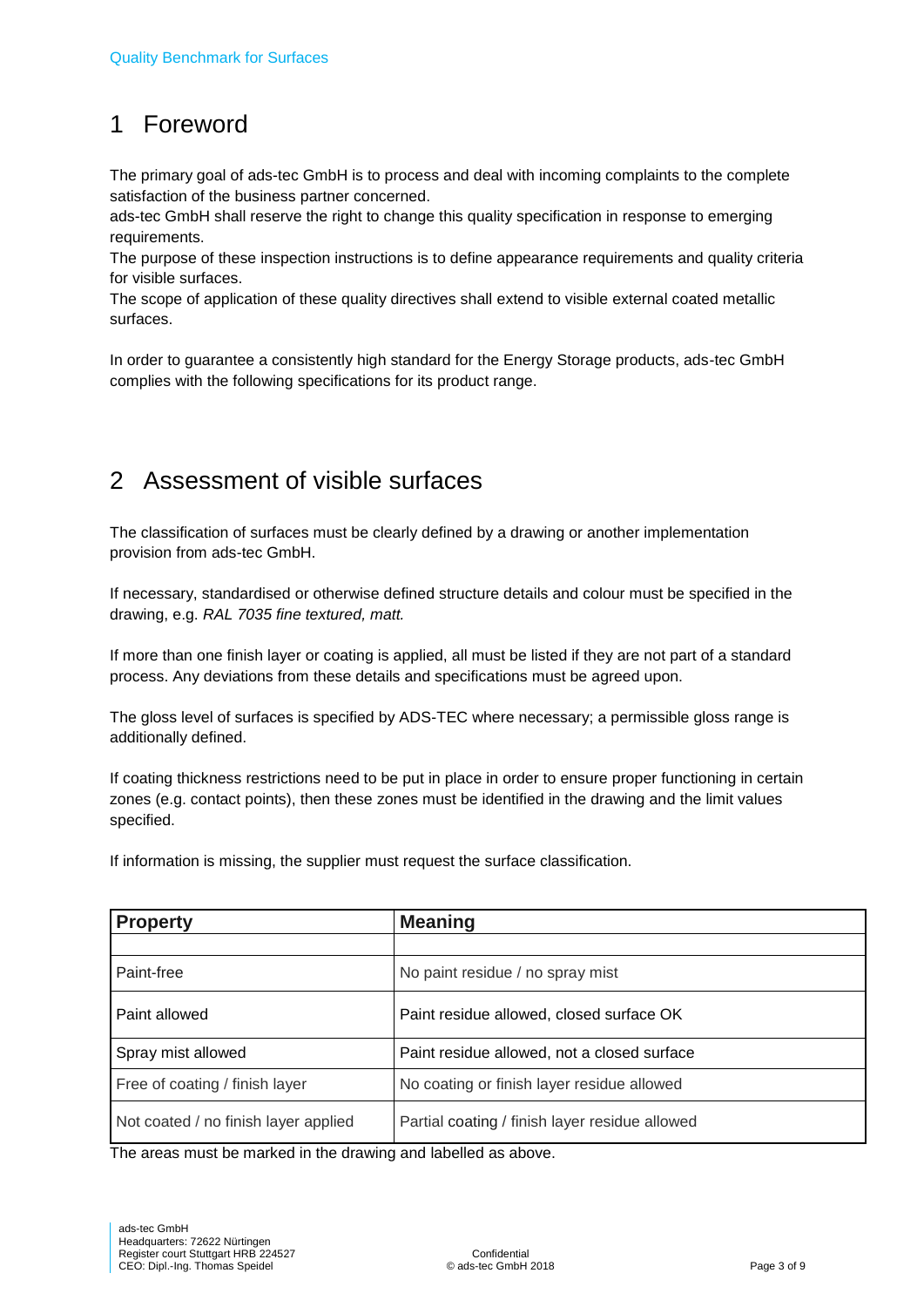# <span id="page-3-0"></span>2.1 Classification of visible surfaces

The visible surfaces are generally classified as

- A surfaces: Directly visible surfaces, e.g. housing fronts
- B surfaces: Indirectly visible surfaces, e.g. housing sides
- C surfaces: Surfaces outside the field of vision (surfaces inside the housing which do not have a function that requires classification)

|                                   | A surface                | <b>B</b> surface                                                                                          | C surface            |
|-----------------------------------|--------------------------|-----------------------------------------------------------------------------------------------------------|----------------------|
| <b>Quality</b><br>level           | Highest requirement      | High requirement:<br>The overall visual impression<br>must not be impaired at any<br>point on the surface | Limited requirements |
| <b>Permissibility</b><br>of flaws | Minimal flaws permitted* | Minor flaws permitted to a<br>limited extent*                                                             | Flaws permitted*     |

\*See 2.2 / "Permissible surface defects"

| <b>Specification</b>                                            | A surface                                                                                                                      | <b>B</b> surface                                                                                                                                                                  | <b>C</b> surface                                                                                                                                                 |
|-----------------------------------------------------------------|--------------------------------------------------------------------------------------------------------------------------------|-----------------------------------------------------------------------------------------------------------------------------------------------------------------------------------|------------------------------------------------------------------------------------------------------------------------------------------------------------------|
| <b>Inspection</b><br>method                                     | Detailed examination:<br>Uniform<br>"visual scanning" of every<br>surface to be inspected;<br>conscious "search for<br>flaws". | Brief examination:<br>Every surface to be inspected<br>is briefly and carefully<br>checked to make sure that<br>minor flaws (if present) do not<br>impair the overall impression. | <b>Cursory examination: Every</b><br>surface to be inspected is<br>very quickly checked to<br>establish whether it meets<br>the defined limited<br>requirements. |
| <b>Guide value</b><br>for inspection<br>duration per<br>surface | Approx. 8 s                                                                                                                    | Approx. 5 s                                                                                                                                                                       | Approx. 3 s                                                                                                                                                      |
| <b>Guide value</b><br>for inspection<br>spacing                 | 450 mm                                                                                                                         | 1000 mm                                                                                                                                                                           | 1000 mm                                                                                                                                                          |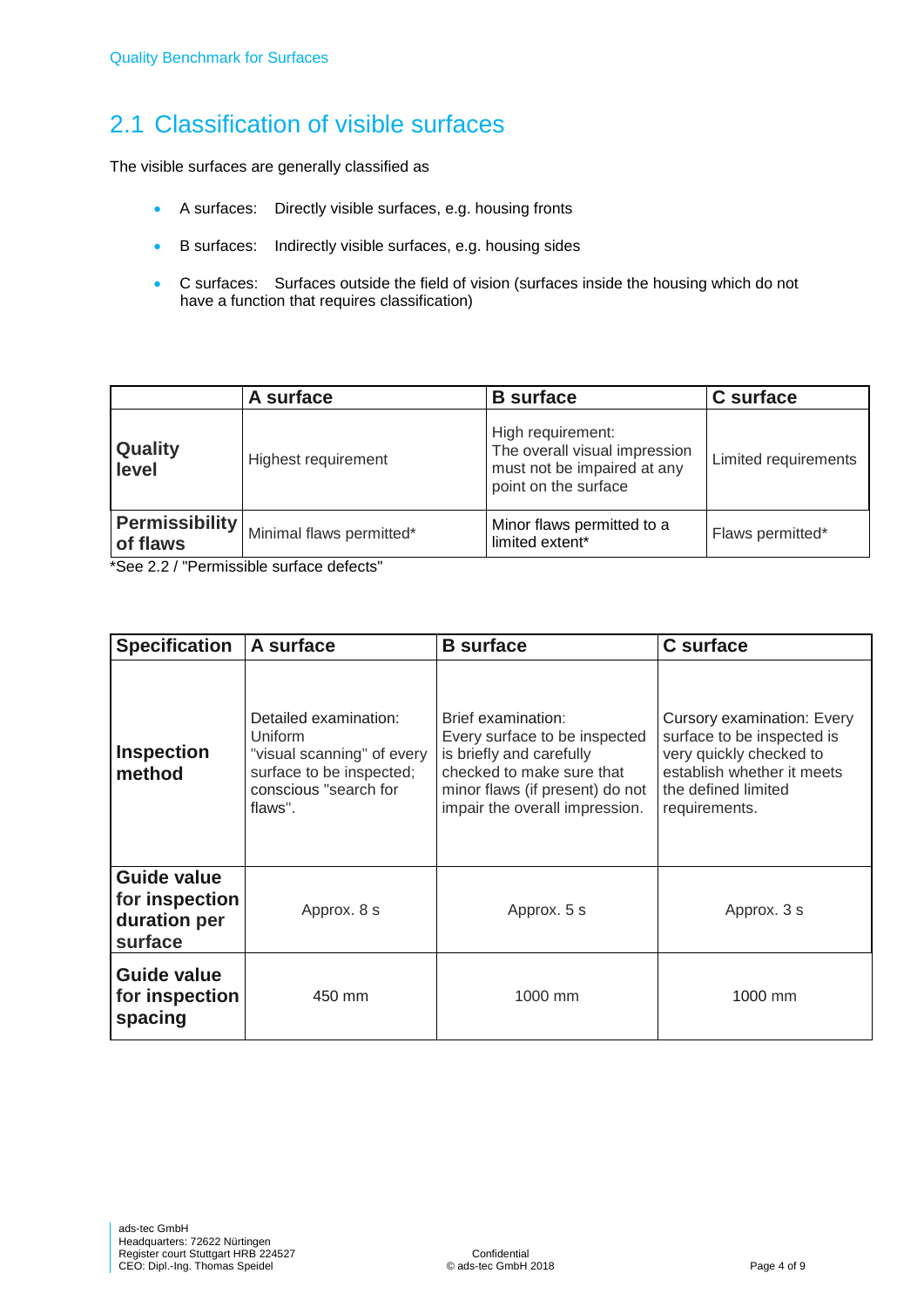### <span id="page-4-0"></span>2.2 Permissible surface defects

| <b>Surface flaw</b>                               | A surface                                               | <b>B</b> surface                                      | <b>C</b> surface                                                       |
|---------------------------------------------------|---------------------------------------------------------|-------------------------------------------------------|------------------------------------------------------------------------|
| Discolouration,<br>gloss and<br><b>inclusions</b> | Max. three<br>Max. dimension:<br>Ø1.0mm                 | Max. four<br>Max. dimension:<br>Ø1.5mm                | Max. six<br>Max. dimension:<br>Ø4.0mm                                  |
| <b>Scratches /</b><br>notches                     | Max. three<br>Max. dimension:<br>$0.2$ mm $\times$ 10mm | Max. four<br>Max. dimension:<br>$0.4$ mm $x$ 20mm     | Max. four<br>Max. dimension:<br>$0.5$ mm x 45mm                        |
| <b>Scoring and paint</b><br>tears                 | None                                                    | None                                                  | Max. four<br>Max. dimension:<br>$0.5$ mm $\times$ 45 mm                |
| <b>Structural</b><br>damage                       | Max. three<br>Max. dimension:<br>Ø1.0mm                 | Max. four<br>Max. dimension:<br>Ø2.0mm                | Max. five<br>Max. dimension:<br>Ø5.0mm                                 |
| <b>Indentation</b>                                | None                                                    | Max. two<br>Max. dimension:<br>Ø6.0mm x approx. 0.2mm | Max. five<br>Max. dimension:<br>Ø15.0mm x approx.<br>0.4 <sub>mm</sub> |

- 1. Technology-induced burr must not exceed 10% of the material thickness in the case of material thicknesses up to 2.0 mm; a burr height of max. 0.2 mm is permitted in the case of material thicknesses greater than 2.0 mm. Burr sharpness in the context of potential cutting injury is rated in accordance with the American UL standard 1439.
- 2. Corrosion-protected surfaces must not be interrupted in a way that will impair the protective effect. No damage down to the bare metal to be protected!
- 3. Technology-induced inclusions under the film with a diameter of up to 2mm are tolerated as long as they do not exceed 3 per part. Film damage caused by cutters must be avoided.

## <span id="page-4-1"></span>2.3 C surfaces – general

For surfaces that are not visible in their installed state and therefore classified as C surfaces, the following applies irrespective of the material:

• The surfaces must be dry, clean and free of grease.

The following are not permissible:

- Large areas of discolouration as well as oil and detergent residue
- Interruptions in the metallic protective coatings
- Large areas of white rust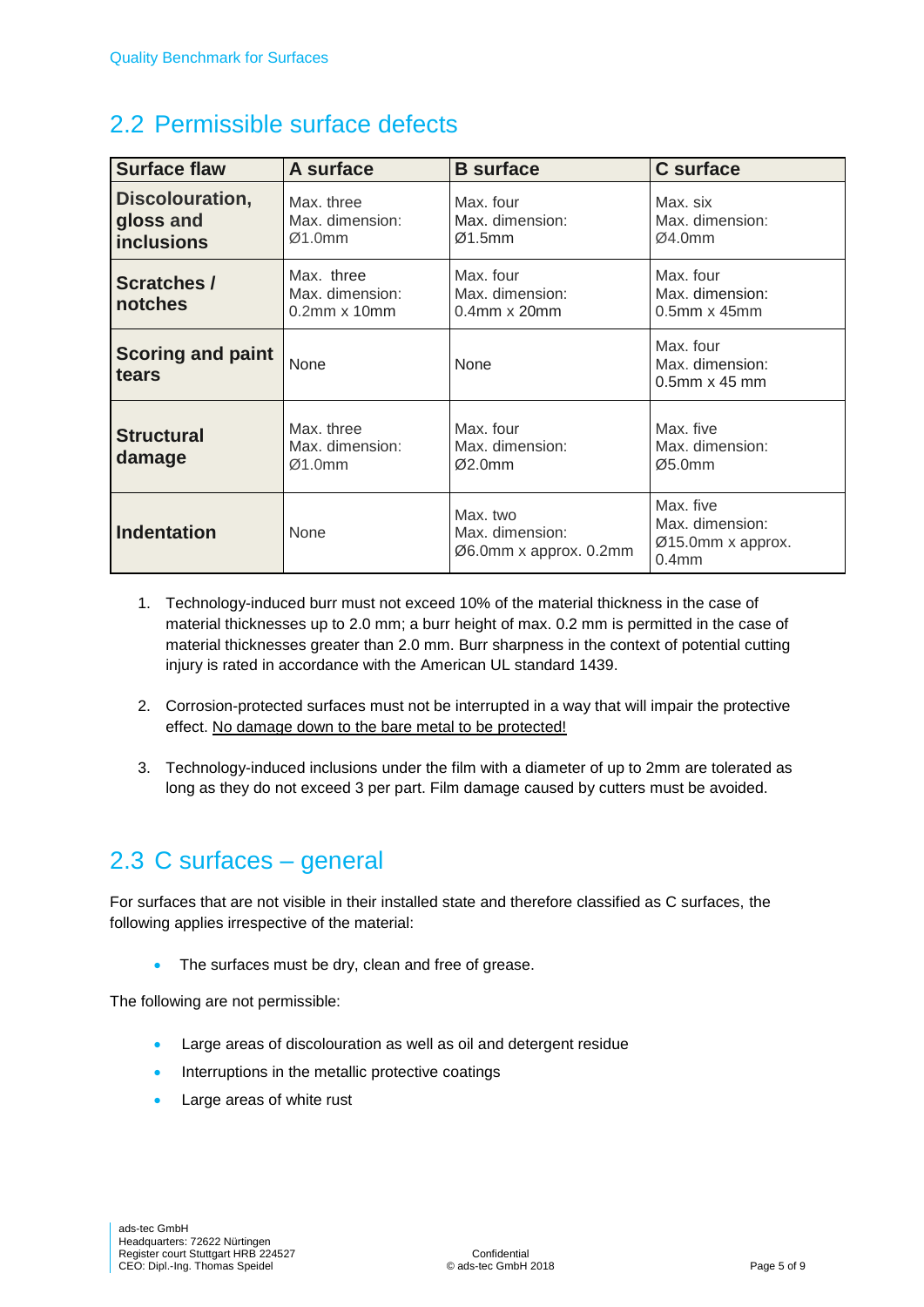The following are permissible:

- Pixels, grains, stripes, pinholes, scratches, colour points and colour stains on the surface, provided that they comply with the specifications of the applicable requirements (e.g. DIN EN 10130, DIN EN 10346) defined for metallic coatings and surfaces
- Tool-specific and processing-induced pressure and scrape marks at bent edges, provided that these flaws do not interrupt the metallic protective coatings

### <span id="page-5-0"></span>2.4 Inspection methods for visible surfaces

ads-tec GmbH uses the following parameters when checking the surface quality:

- The illumination level is 600 to 700 lux
- During inspection, the surfaces to be assessed are not reflected against the light
- Normal or corrected visual acuity

Flaws that can be identified under these conditions are ignored, provided that the defects are of a purely optical nature and do not in any way impair functioning.

#### **Area of application:**

The area of application describes the use for which a part or a product must be suitable owing to the intended deployment location and deployment environment.

These specifications must be defined beforehand and stated in the request/order text. The inspection specifications required for verification of suitability are then determined based on this. If the corresponding inspection standards permit various options, details regarding the applied

inspection conditions must be given.

#### **Special use:**

Special uses are those which require increased robustness compared to normal use (e.g. scratch test, weather-resistant…).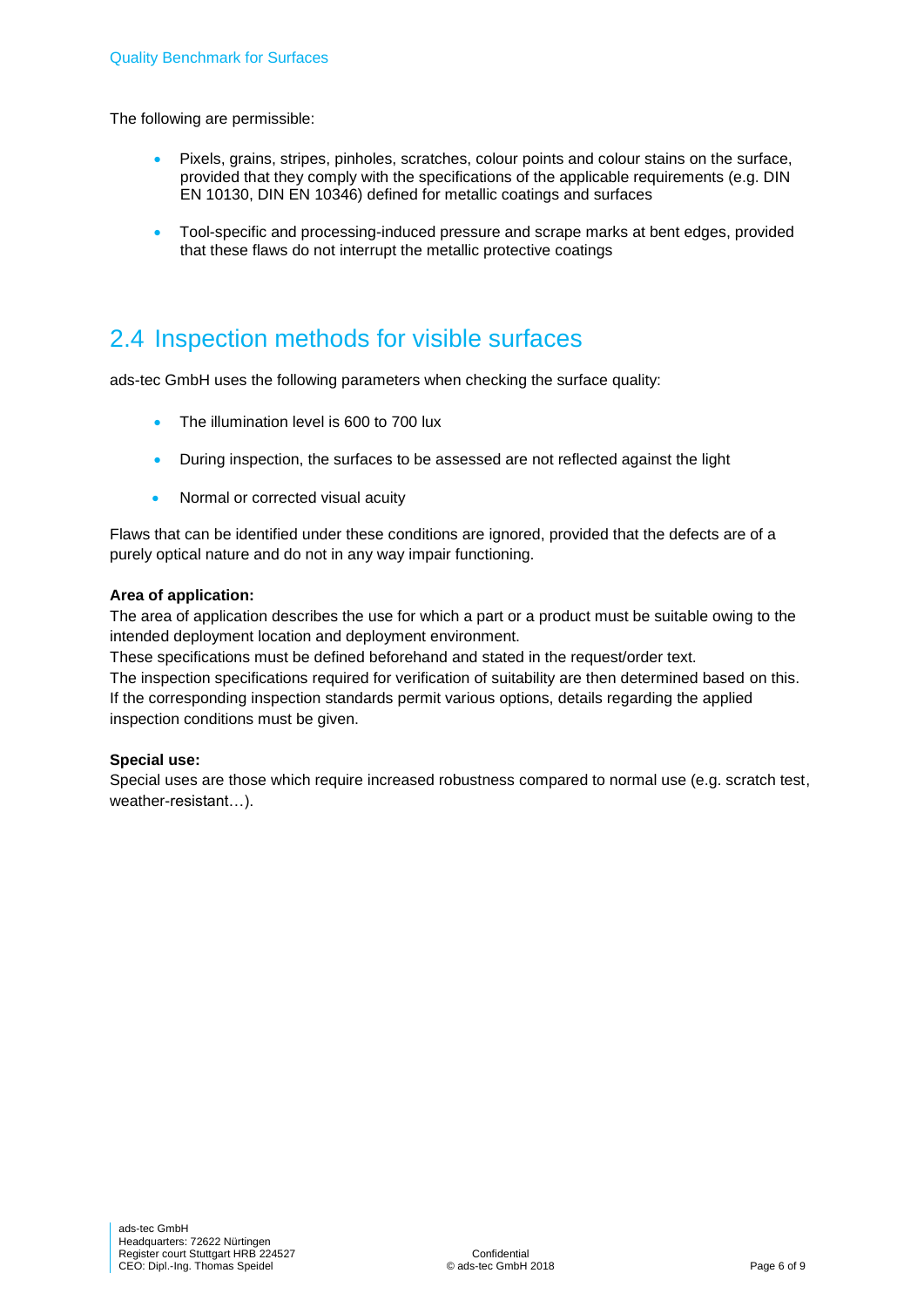# <span id="page-6-0"></span>3 Flaw definition

Irrespective of the other attributes of supplied parts/assemblies, ads-tec assesses these parts/assemblies according to surface defects.

| <b>Quality characteristic</b>                                              | <b>Criterion to be assessed</b>                                                                                                                                                                                                                                   |  |
|----------------------------------------------------------------------------|-------------------------------------------------------------------------------------------------------------------------------------------------------------------------------------------------------------------------------------------------------------------|--|
| General                                                                    |                                                                                                                                                                                                                                                                   |  |
| Scratches / notches                                                        | Damage to the surface<br>$\rightarrow$ Paintwork or unpainted finished part caused by the subsequent<br>effect of pointed or sharp-edged objects. The raw material must NOT<br>be visible!                                                                        |  |
| Indentation                                                                | Laminar lifting or lowering of the surface without damage to the first<br>surface coating (usually casting defects)<br>Or: Damage to the surface caused by the part coming into contact<br>with other objects, or damage such as short, relatively wide scratches |  |
| Colour, gloss level                                                        | Consistency with the original colour/surface structure                                                                                                                                                                                                            |  |
| Structural damage                                                          | Surfaces which have an insufficient or excessive coating                                                                                                                                                                                                          |  |
| Inclusions                                                                 | Particles entrapped in the paint or in the unpainted finished part;<br>these flaws vary depending on optical contrast or perceptible<br>lifting/lowering of the surface.                                                                                          |  |
| Scoring                                                                    | Recesses, grinding marks or other marks in the material which are<br>visible after surface treatment                                                                                                                                                              |  |
| Paint tears                                                                | Excessive paint application which causes paint drops to form                                                                                                                                                                                                      |  |
| Roughness                                                                  | Unevenness of the surface height / scoring, grooves, peaks and<br>scaling or irregularities in the microstructure or lattice structure.                                                                                                                           |  |
| <b>Coated surface</b>                                                      |                                                                                                                                                                                                                                                                   |  |
| Repair of top coating                                                      | If repair is possible, it must be performed in such a way that it is<br>"invisible".                                                                                                                                                                              |  |
| Scraper and grinding marks                                                 | The overall visual impression must NOT be impaired by these flaws.                                                                                                                                                                                                |  |
| Labelling defects (procedural<br>defects in ongoing production<br>process) | Procedural deficiencies with consequences such as:<br>debonding, cracking, creasing, illegibility, etc. are not permissible.                                                                                                                                      |  |
| Orange peel effect                                                         | Limit samples must be agreed upon in the case of process-related<br>effects.                                                                                                                                                                                      |  |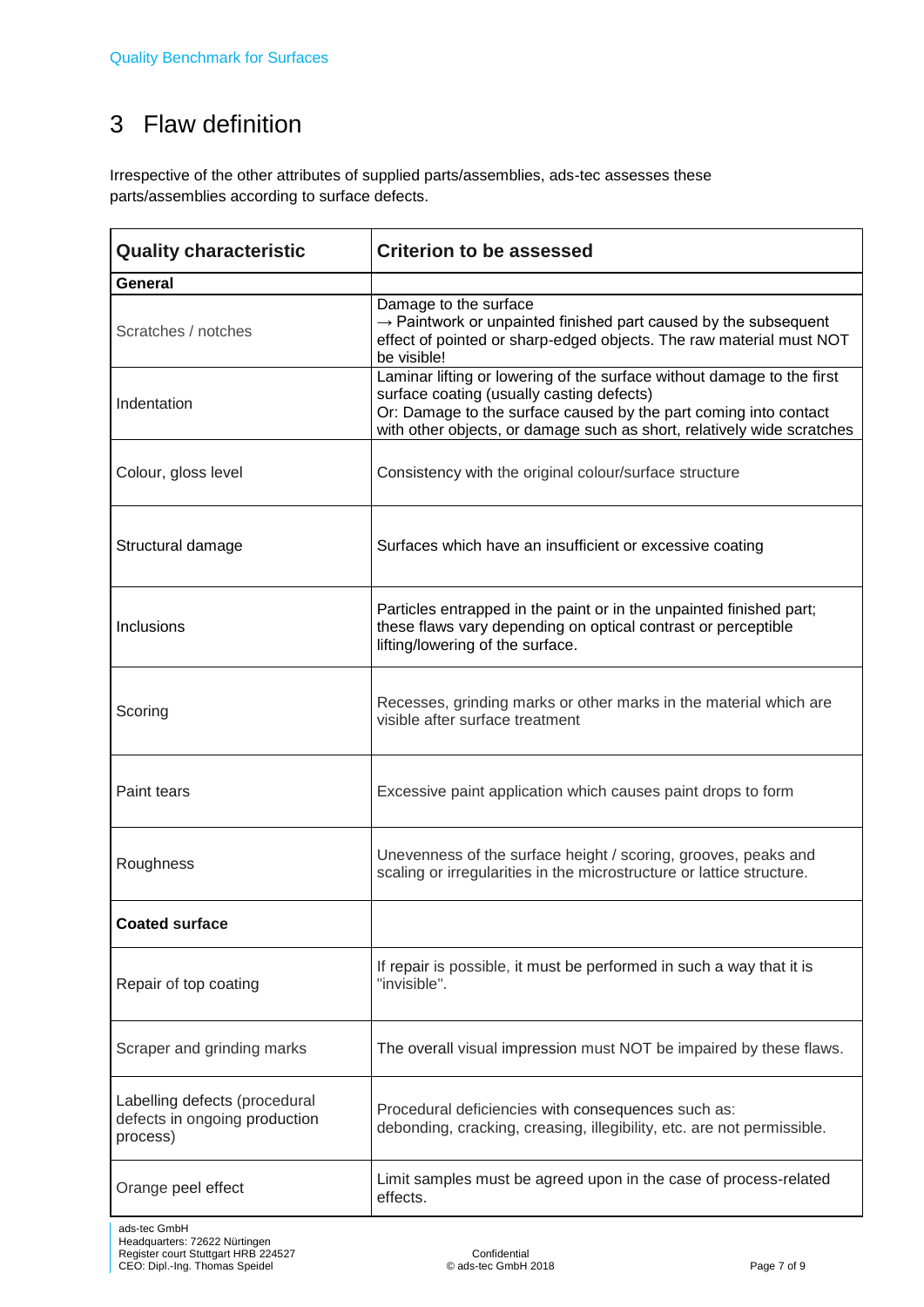# <span id="page-7-0"></span>3.1 Contamination

On delivery, the components must be **free of loose and detached parts as well as contamination** in the form of

- grease, dirt
- detergent residue
- white rust deposits
- fingerprints
- shavings, burr needles, metallic flakes and other particles

# <span id="page-7-1"></span>3.2 Paint and powder coatings – general

- Printed images must be correctly positioned, uniformly and clearly printed and must not be broken or smeared.
- The adhesion of coatings / screen and pad prints is checked using the adhesive tape test. In this test, a 19mm wide strip of Scotch Transparent Tape 550 measuring 40mm in length is bonded to the area to be tested and pressed down firmly. The adhesive tape is then removed abruptly at a 90° angle. There must not be any paint particles on the removed adhesive tape.
- The coating thickness of paint or powder coatings ranges from 80 to 100µm. If, for technological reasons, it is not possible to keep within this range, then ads-tec GmbH must be asked whether a different coating thickness is permissible.
- Gloss level and colour values must correspond to the specifications in the drawings and/or the confirmed samples.
- **•** Damage to the paint coating down to the material underneath is impermissible in all cases.
- The coating surface must withstand chemical influences (where required).